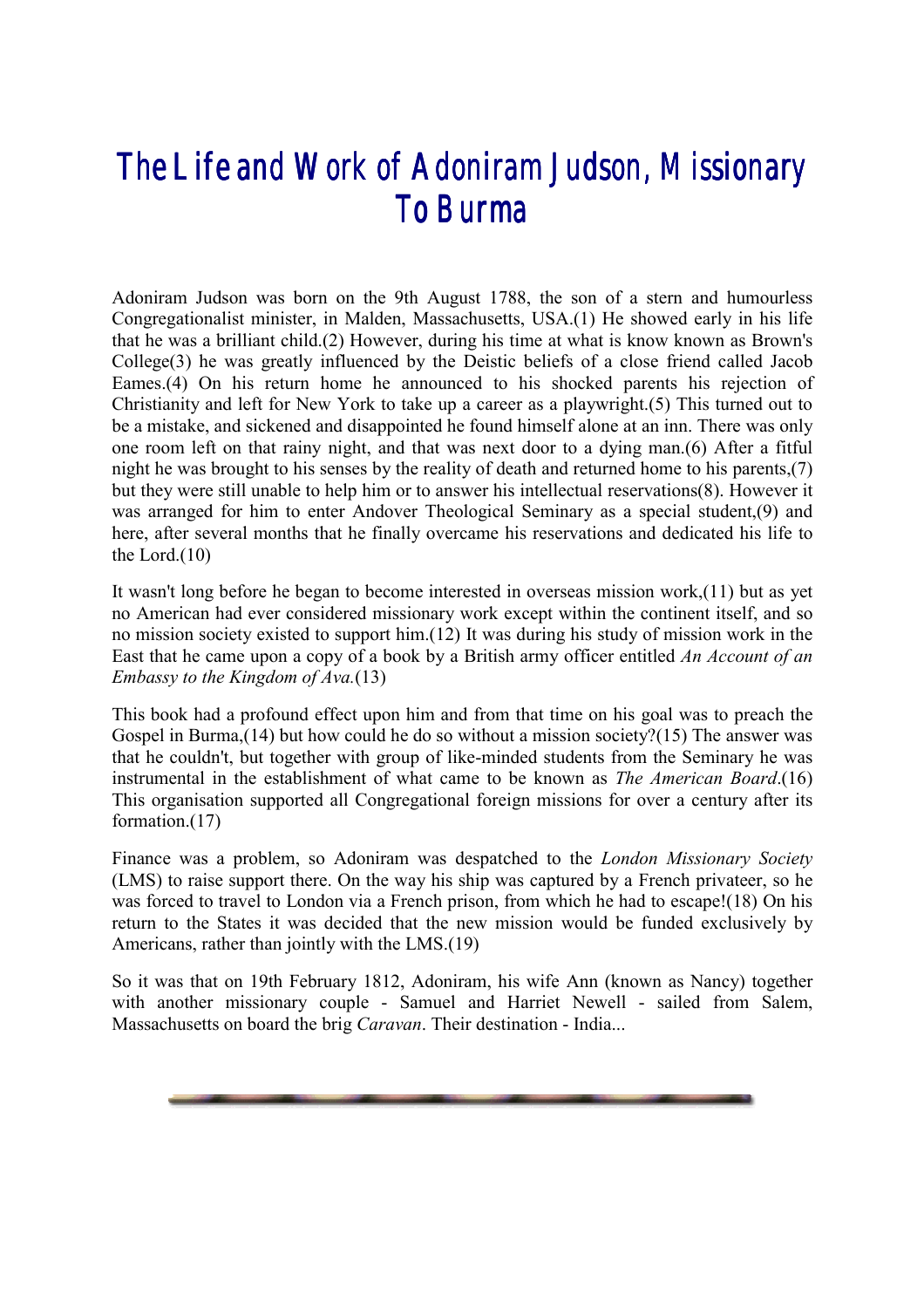On the voyage Adoniram continued a translation of the New Testament from Greek into English, and as he did so he became convinced that the Baptist position of baptism by full immersion was the Scriptural one.(20) So, shortly after their arrival at Serampore he and Nancy were baptised by William Ward,(21) one of William Carey's assistants. As a result he felt compelled to resign from the Congregationalists and solicit the American Baptists for support, though as yet they had no missionary society.(22)

Dr. Carey soon informed him that he had gained a false impression of Burma(23) - Carey's son William had been there for four years and was nearly ready to abandon the attempt.(24) *The East India Company* would not allow the Americans to remain in their territories, and the situation in Burma appeared hopeless.(25) So, though Burma was still much on Judson's heart, they finally decided to sail on to Java(26) or Penang.(27) Yet after spending several weeks being hounded by the *Company* they took passage from Madras on the only ship available, and that was bound for Rangoon in Burma!(28)

Lack of space does not allow a detailed account of the work in Burma, and I have summarised Judson's missionary principles elsewhere. So in the remaining I can offer only a very brief summary of a fascinating tale...

The Judson's suffered terribly from tropical diseases and from the corruption of the Burmese officials.(29) yet though it all they struggled on. The Lord at times used their times of personal tragedy for good. The loss of their second child, Roger, became an opportunity to form an unlikely friendship with the Viceroy of Rangoon and his wife, which in turn gave them some protection from the unscrupulous petty officials.(30)

Learning the language gave way to teaching and translation of the Bible. With the arrival of a printer(31) and press Adoniram began to print tracts and portions of the NT in Burmese.(32) His first breakthrough came when he decided to build a *Zayat* - a Buddhist-style meditation room on a main street where he could hold meetings and teach passers by in a way that was not foreign to the people.(33) This helped to break down some of the barriers between him and his hearers,(34) and produced, with time their first convert, Maung Nau.(35) They had been in Burma for 6 years.

The conversion of Maung Nau "gave the mission a new impetus":

Rangoon's idle curiosity about the new religion had been satisfied. The enquirers who came now were genuinely interested in Christianity as a faith for themselves.(36)

Adoniram tried unsuccessfully to petition the despotic Emperor to allow religious freedom, but he would not hear of it.(37) News of Judson's failure with the Emperor led to increased persecution of the believers, yet despite this they remained faithful(38).

For some time Burma had been raiding *East India Company* territory because they took the English commander's refusal to fight as a sign of weakness.(39) This erupted in open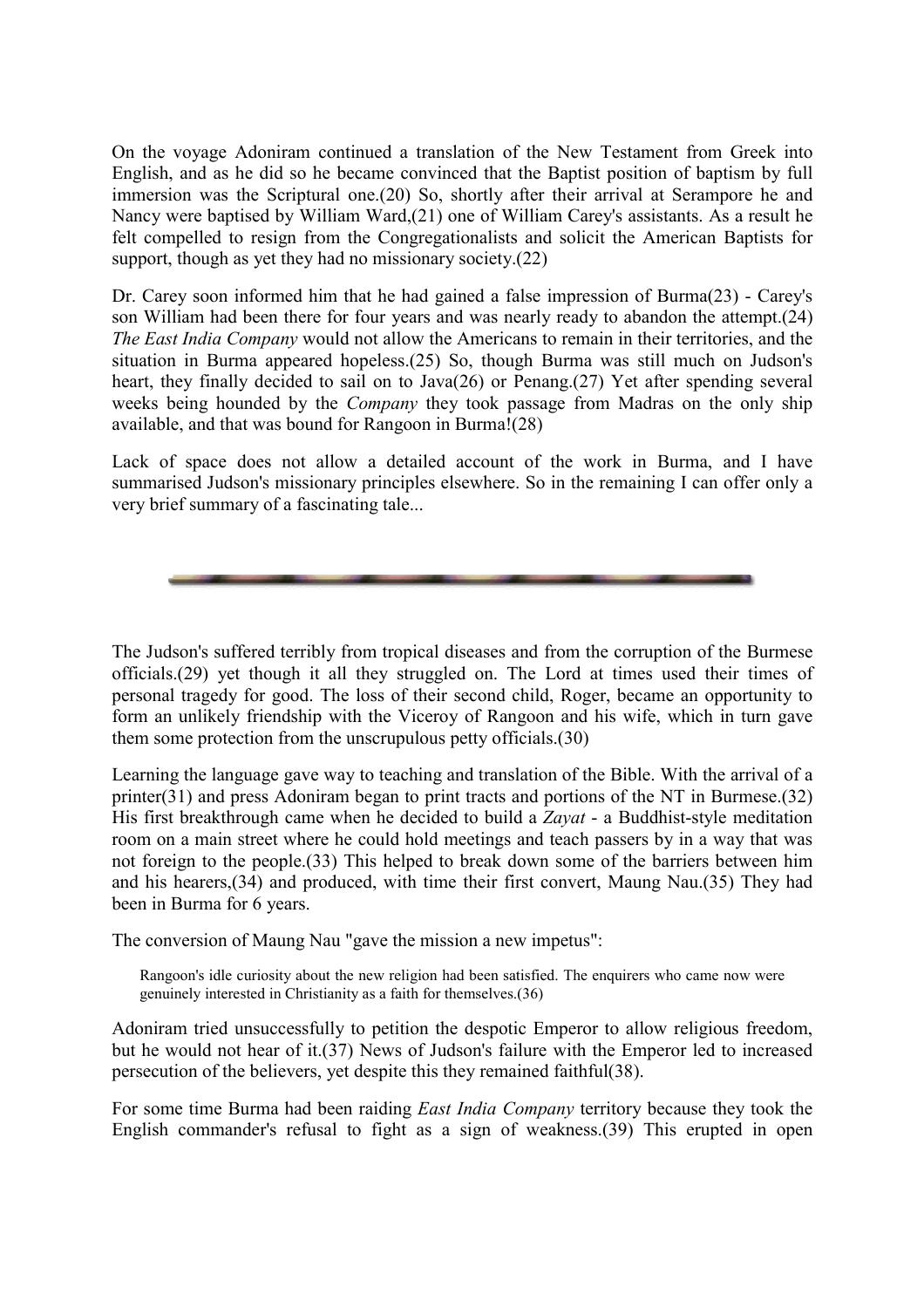war,(40) and Adoniram was thrown into death prison with the other foreigners.(41) Nancy remained free, and by some miracle managed to find the time and strength to look after him, petition for his release, and deliver and care for another child.(42) As it became more obvious that the Burmese would lose Adoniram was pressed into service as interpreter. Peace came once more in 1826, but the character of the mission had been changed. Burma itself was more closed than ever.

After recovering from the loss of Nancy, Judson continued with his translation of the Burmese Bible.(43) It was at this time that he and a colleague George Boardman were instrumental in the conversion of a member of the Karen People, Ko Tha Byu.(44) Ko Tha Byu has come to be known as the *Karen Apostle*,(45) the virtual founder of Karen Christianity. Recognising that Christianity was the fulfilment of his people's own legends his ministry resulted in the conversion of thousands. Within 25 years the were 11 878 baptised Karen believers.(46)

Adoniram Judson died on 11th April 1850.(47) He had not seen vast numbers saved directly through his ministry, but he will be remembered for his role in the establishment of US missions, his outstanding translation of the Bible into Burmese and his foundational work among the Burmese people.(48) I do not think that it was merely coincidence that a book called *An Embassy to the Kingdom of Ava* fell into his hands while at Bible College. For Adoniram Judson was indirectly responsible for the fulfilment of the Karen legends and provided for them their lost book, the Bible.(49)

## **1)** *Adoniram Adoniram Judson's Missionary Principles Judson's Missionary Principles*

- 2) He needed an organisation to send him overseas. He was instrumental in the formation of the American Board of Commissioners for Foreign Missions.(50)
- 3) He recognised that doctrinal differences between missionaries on subjects like the mode and significance of Baptism could weaken their effectiveness.(51)
- 4) He devoted himself to fully grasping the language and making the message of the Gospel (especially the abstract terms that that involves) understandable to the people of Burma. $(52)$
- 5) He began to print tracts and Scriptures in the language of the country.(53)
- 6) Nancy began a school for Burmese girls evangelism through education.(54)
- 7) He worked on faithfully even though it took him six years to win his first convert.(55)
- 8) He built a Zayat or 'meditation place' which Buddhist teachers used to teach and debate with passers by. He even visited a Buddhist service to learn how the meetings were conducted.(56)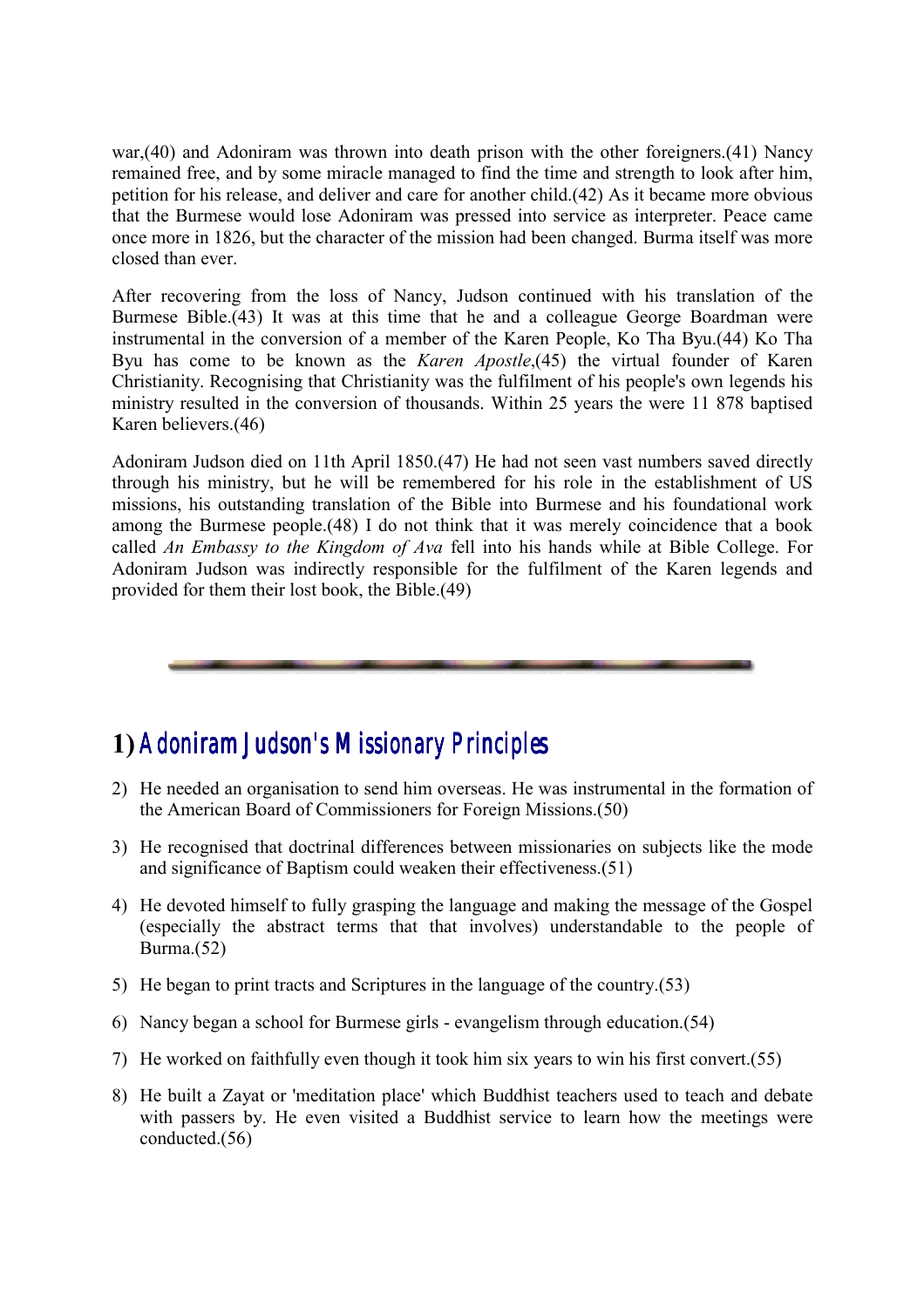- 9) Once the barrier of the first convert had been overcome, the Burmese showed increased interest in Christianity, once they realised that it was not just a western religion.(57)
- 10) He tried to gain the approval of the Emperor to preach the Gospel in his country, but when that was refused he carried on regardless as best he could.(58)
- 11) He insisted that converts undergo a period of intense training far more than that which an American would have received because of the pressures of persecution) before he would baptise them.(59)
- 12) He avoided direct affronts to either the Emperor or the Buddhist religion.(60)
- 13) In the presence of the Emperor he wore a white robe which would mark him out as a religious teacher, without allowing him to be confused with a Buddhist priest (who wore  $yellow)(61)$
- 14) They used bribery on many occasions to oil the wheels of bureaucracy!(62)
- 15) He recommended that any missionary gaining finance for any service other than missionary work should count that money the property of the mission and hand it over to the mission.(63)
- 16) He recognised the importance of having a complete Burmese Bible that would not have to be revised within a few years. He translated from the original Greek and Hebrew, not from a translation.(64)
- 17) He saw mission work as a job for life, not for only a few years.(65)
- 18) He had three excellent marriages:
- 19) Ann (Nancy) Hasseltine;(66)
- 20) Sarah Hall Boardman;(67)
- 21) Fanny Forester alias Emily Chubbuck.(68)
- 22) All three where missionaries in their own right.
- 23) He adopted the customs and way of thinking of the Burmese. This enabled him to think as they thought.(69)
- 24) He never accused anyone unless he was certain of the facts.(70)

© 1992 Robert I. Bradshaw

## *Bibliography*

Anderson, Courtney *To The Golden Shore: The Life of Adoniram Judson*. Valley Forge: Judson Press, 1987.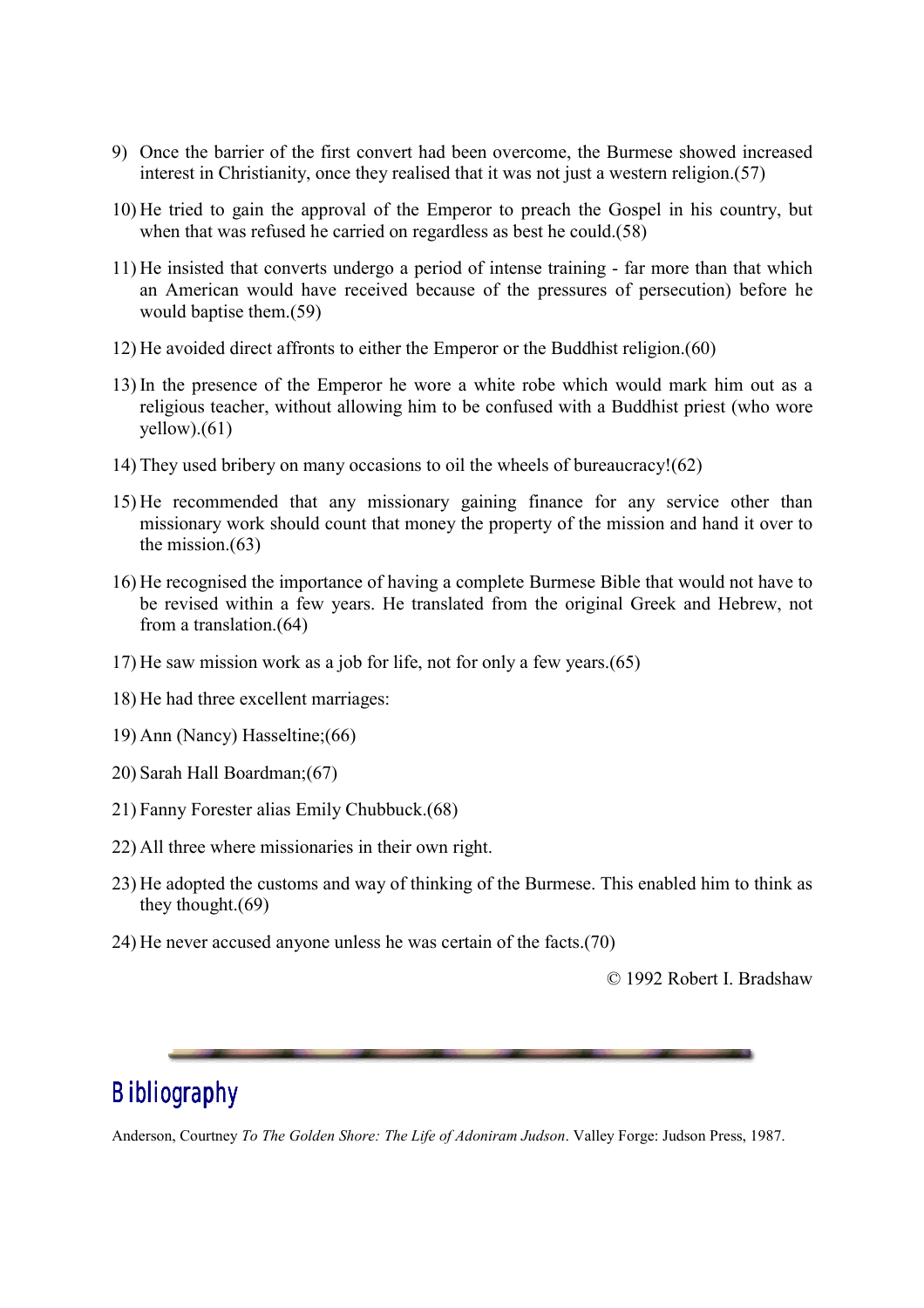Bailey, Faith C. *Adoniram Judson: Missionary To Burma 1813-1850*. Chicago: Moody Press, 1955.

Latourette, K.S. 'The Great Century In Europe And The United States of America, AD 1800 - AD 1914', *A History of the Expansion Of Christianity*, Vol. IV. Grand Rapids: Zondervan, 1976.

Latourette, K.S. 'The Great Century In Northern Africa And Asia', *A History of the Expansion Of Christianity*, Vol. VI, Grand Rapids: Zondervan, 1976.

Richardson, Don. *Eternity In Their Hearts*, rev. Ventura, California: Regal Books, 1985.

Tucker, Ruth. *From Jerusalem To Irian Jaya*. Grand Rapids: Zondervan, 1983.

## *References*

(1) Anderson, Courtney. *To The Golden Shore: The Life of Adoniram Judson*. (Valley Forge: Judson Press, 1987) 8.

(2) Latourette, K.S. 'The Great Century In Europe And The United States of America, AD 1800 - AD 1914', *A History of the Expansion Of Christianity*, Vol. IV. (Grand Rapids: Zondervan, 1976) 81; He learnt to read in 7 days at the age of 3 (Anderson, 14) and knew 3 languages (English, Greek and Latin) by the age of 10)(Anderson, 20). He graduated from Rhode Island College top of his class (Anderson, 34).

(3) Latourette, IV, 81.

(4) Anderson, 32.

(5) Tucker, Ruth. *From Jerusalem To Irian Jaya*. (Grand Rapids: Zondervan, 1983) 121; Anderson, 39.

(6) Anderson, 42:

But though the night was still, he could not sleep. In the next room beyond the partition he could hear sounds, not very load; footsteps coming and going; a board creaking; low voices; a groan or gasp. These did not disturb him unduly - not even the realisation that a man might be dying. Death was a commonplace in Adoniram's New England. It might come to anyone, at any age. What disturbed him was the thought thought that the man in the next room might not be prepared for death. Was he himself?... There was a terror in these fantastically unwinding ideas. But as they presented themselves, another part of himself jeered. Midnight fancies! that part said scornfully. What a skin-deep thing this freethinking philosophy of Adoniram Judson, valedictorian, scholar, teacher, ambitious man, must be! What would the classmates at Brown say to these terrors of the night, who thought of him as bold in thought? Above all what would Eames say - Eames the clear-headed, sceptical, witty, talented? He imagined Eames laughter and felt shame.

When Adoniram woke the sun was streaming in at the window. His apprehensions had vanished with the darkness. He could hardly believe he had given in to such weakness. He dressed quickly and ran downstairs, looking for the innkeeper... He found his host, asked for the bill, and - perhaps noticing the man somber-faced - asked casually whether the young man in the next room was better. "He is dead," was the answer...

"Did you know who he was?"

"Oh yes, Young man from the college in Providence. Name was Eames, Jacob Eames."

(7) Anderson, 45.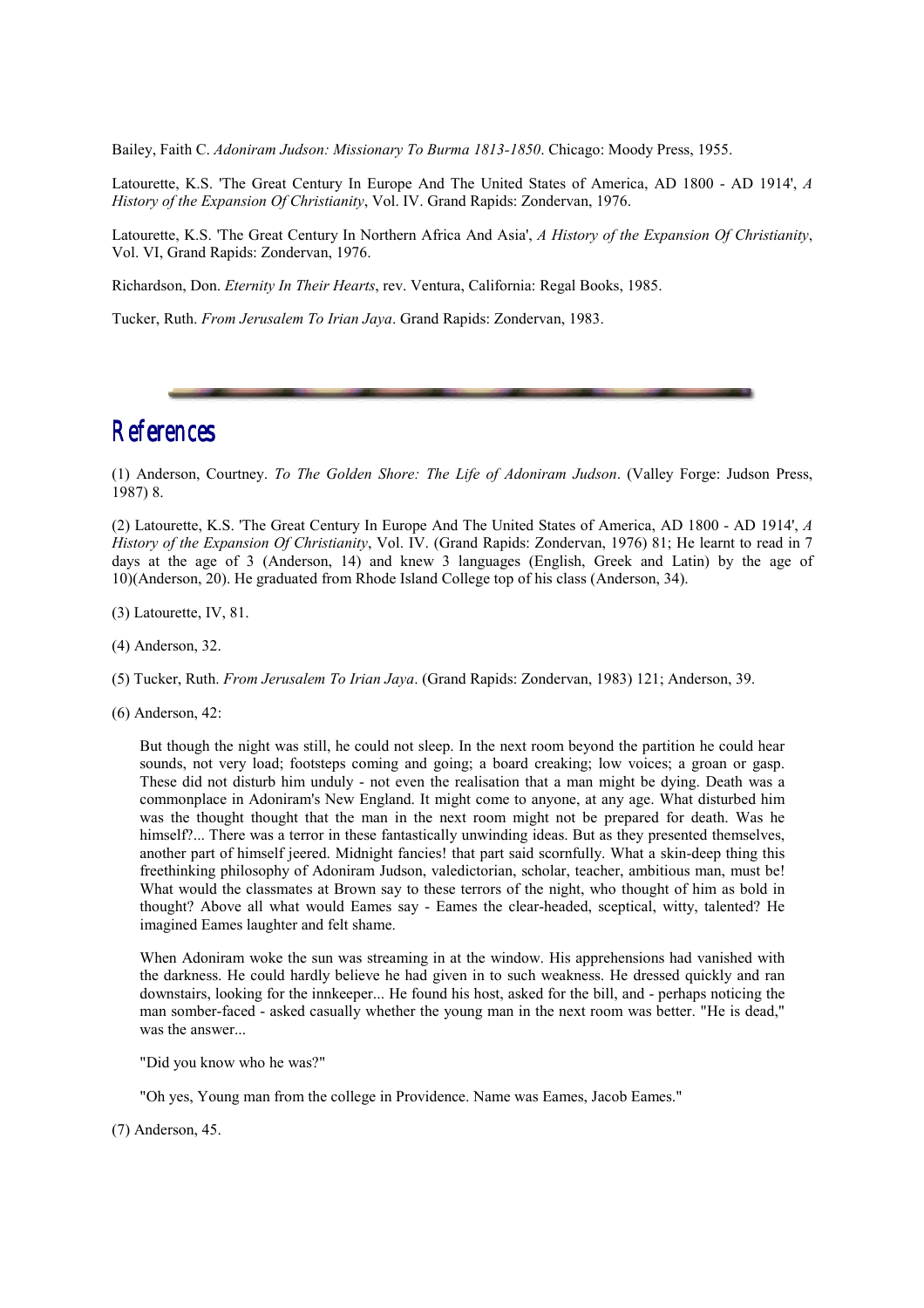(8) Anderson, 46.

(9) "His father was one of several ministers involved in the establishing a new seminary at Andover that, unlike Harvard, and the other New England divinity schools, would stand on the orthodox tenets of faith." Tucker, 122; Anderson, 48.

(10) 2nd December 1808. Anderson, 50; Latourette, IV, 81.

(11) Anderson, 52.

(12) Anderson, 53.

(13) It was written by Michael Symes in 1795. Anderson, 54; Richardson, Don. *Eternity In Their Hearts.* rev. (Ventura, California: Regal Books, 1985) 73-75.

(14) Anderson, 56-57.

(15) Anderson, 62.

(16) Anderson, 68; Latourette, IV, 81.

(17) Anderson, 69.

(18) Anderson, 90-91.

- (19) Latourette, IV, 82.
- (20) Anderson, 127-129.

(21) Latourette, K.S. 'The Great Century In Northern Africa And Asia', *A History of the Expansion Of Christianity*, Vol. VI. (Grand Rapids: Zondervan, 1976) 228.

(22) Anderson, 145-146:

And Adoniram's father made a decision of his own. Adoniram's baptism four years earlier had forced him to reconsider his own position. Eventually that uncompromisingly honest old man came to the same conclusion his son had reached. At the age of sixty-seven, he resigned his pastorate in Plymouth and was baptised... together with his wife and daughter Abigail."; Latourette, IV, 82: "Another of the initial band of missionaries, Luther Rice, also felt constrained to become a Baptist.

Tucker, 123:

When word reached the United States that the Judsons as well as Luther Rice... had moved into the Baptist camp, there was an uproar among the Congregationalists. How could their star missionary desert them after all they had invested in him? The Baptists, however, were elated, and they quickly moved to form their own missionary society and underwrite his support.

(23) Anderson, 132: "Symes, in his ignorance of Burmese customs, had not realised that, instead of being treated like a distinguished visitor, he had actually been led about with subtle mockery, and dealt a succession of calculated insults in the guise of compliments. The Burmese court had secretly rocked with laughter during his whole mission."

- (24) Anderson, 134.
- (25) Anderson, 133-134.
- (26) Anderson, 147.

(27) Anderson, 164.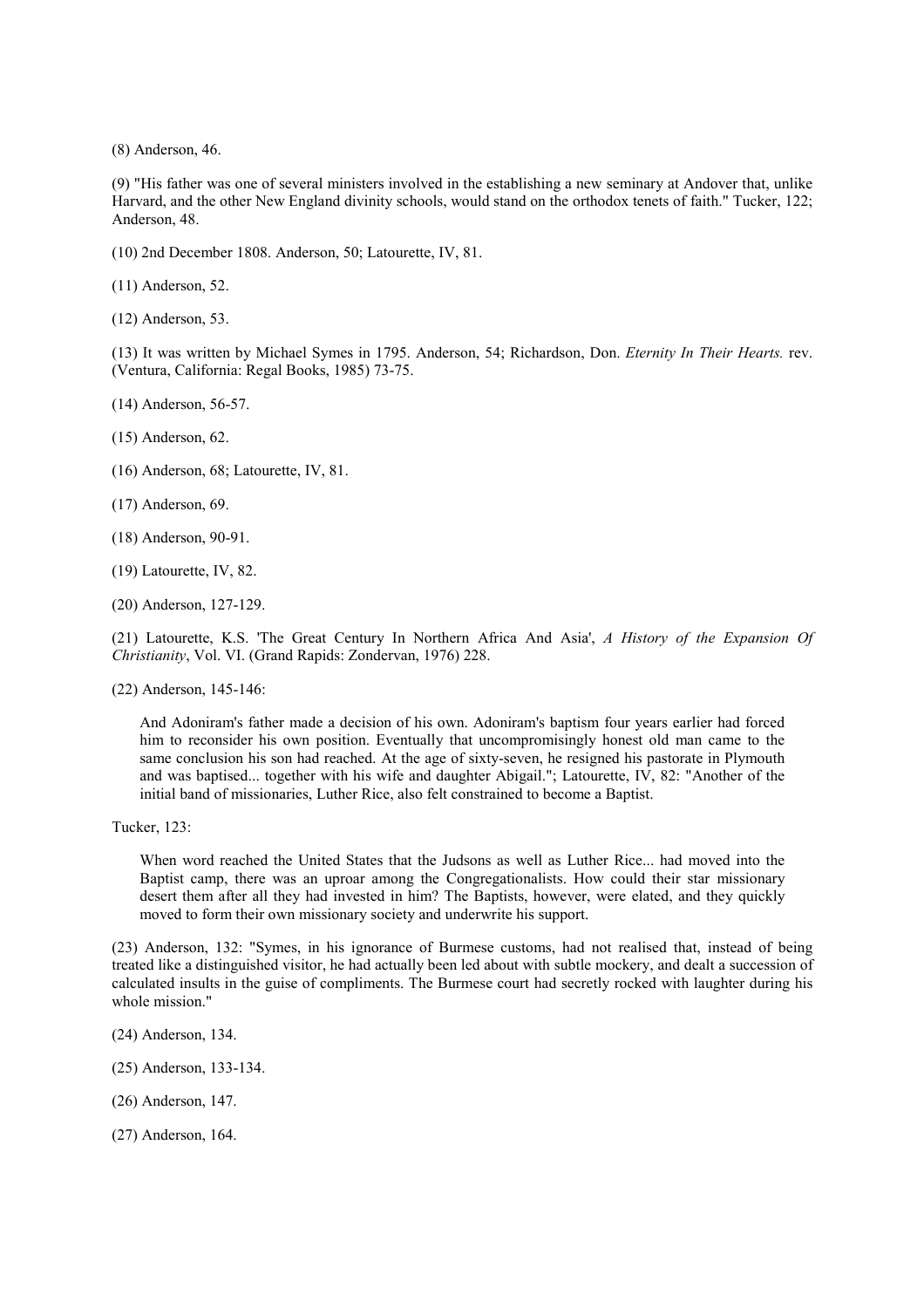(28) Anderson, 165; Latourette, IV, 83.

(29) Tucker, 127.

(30) Anderson, 192, 204.

(31) The printer was Mr. George H. Hough and his wife Phebe, Anderson, 184; Tucker, 125. Although Anderson does not mention it, Judson often had problems with his printers following Hough's departure for India, perhaps because he is writing for the Judson Press... See Faith C. Bailey, *Adoniram Judson: Missionary To Burma 1813-1850.* (Chicago: Moody Press, 1955) 94-96.

(32) Anderson, 197.

(33) Anderson, 203, 220-221; Latourette, VI, 229; Tucker, 126: "A Zayat was a shelter open to anyone who wanted to rest or to discuss the day's events, or to listen to Buddhist lay teachers who often stopped by. It was a place to relax and forget the pressures of the day, and there were many such shelters in Rangoon."

(34) Tucker, 126: "They understood clearly that they were not opening a New England meeting house, but rather a Burmese Zayat."

- (35) 27th June 1819: Anderson, .223-224.
- (36) Anderson, 231.
- (37) Anderson, 255.

(38) Anderson, 262; Tucker, 126: "Toleration of the missionaries fluctuated from one extreme to another with the continual turnover of viceroys in Rangoon. When the Judsons were in favour at court, they were free to propagate the Gospel; but when they were out of favour, they laid low, spending their time at the mission house in translation work."

- (39) Anderson, 287.
- (40) In 1824: Latourette, VI, 129.
- (41) Anderson, 302-303.
- (42) Latourette, VI, 129.
- (43) Completed in 1834: Latourette, VI, 129.; Anderson, 409-410.
- (44) Anderson, 386.
- (45) Anderson, 386; Richardson, 93.
- (46) Latourette, VI, 231.

(47) Latourette, VI, 231: "He died... on the voyage he had undertaken in the hope of recovery. Like another great pioneer, Coke, he was buried at sea."

(48) Richardson, 93: "...Judson's translation of the Bible in to Burmese became foundational for all that his laterarriving colleagues were to accomplish among Burma's many minority peoples. If Judson himself had been caught up in a Karen-type response, he might never have found time to complete that translation!"

- (49) See Richardson, 73-109.
- (50) Anderson, 67-69.
- (51) Anderson, 128.